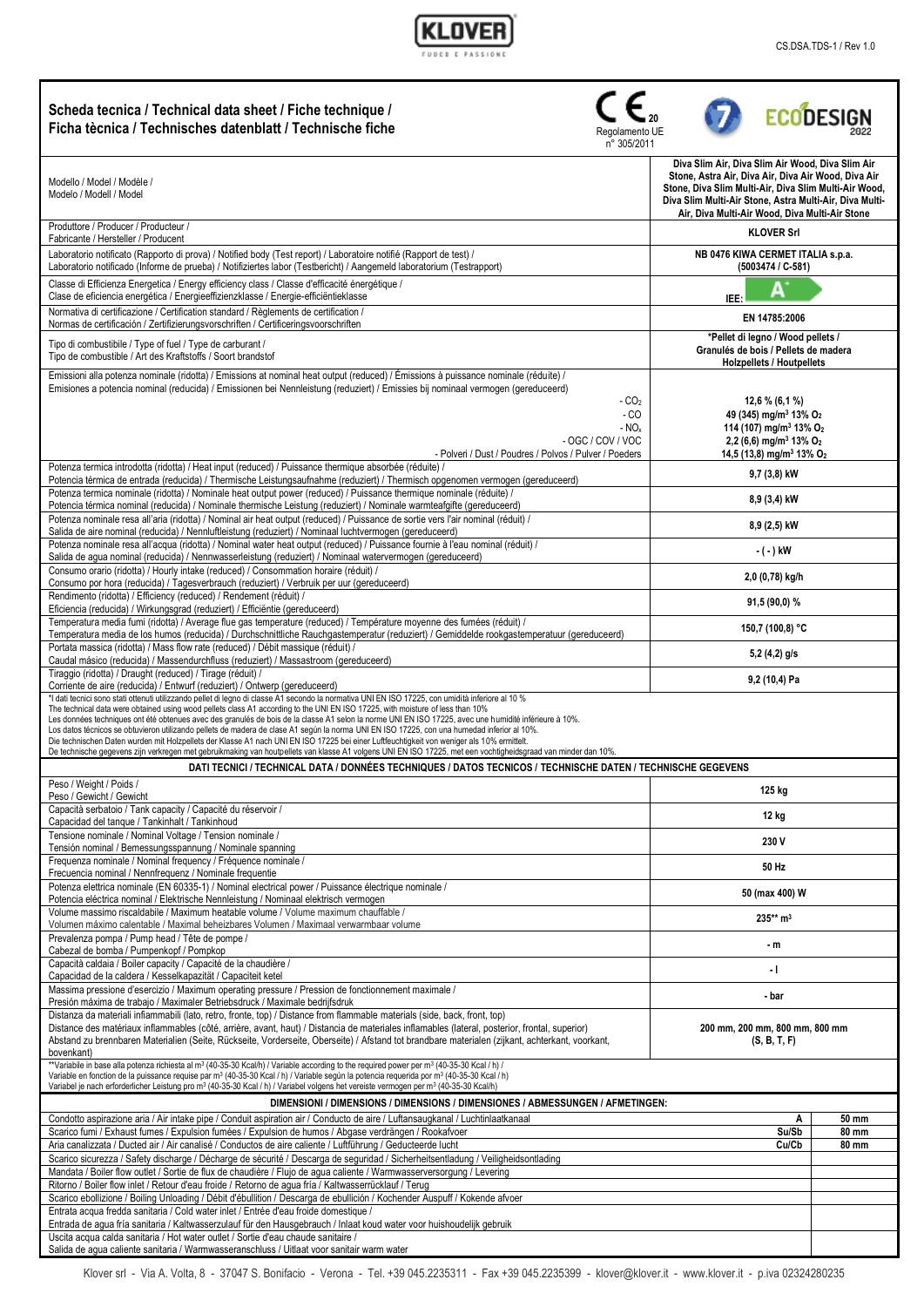## **DIVA SLIM AIR**